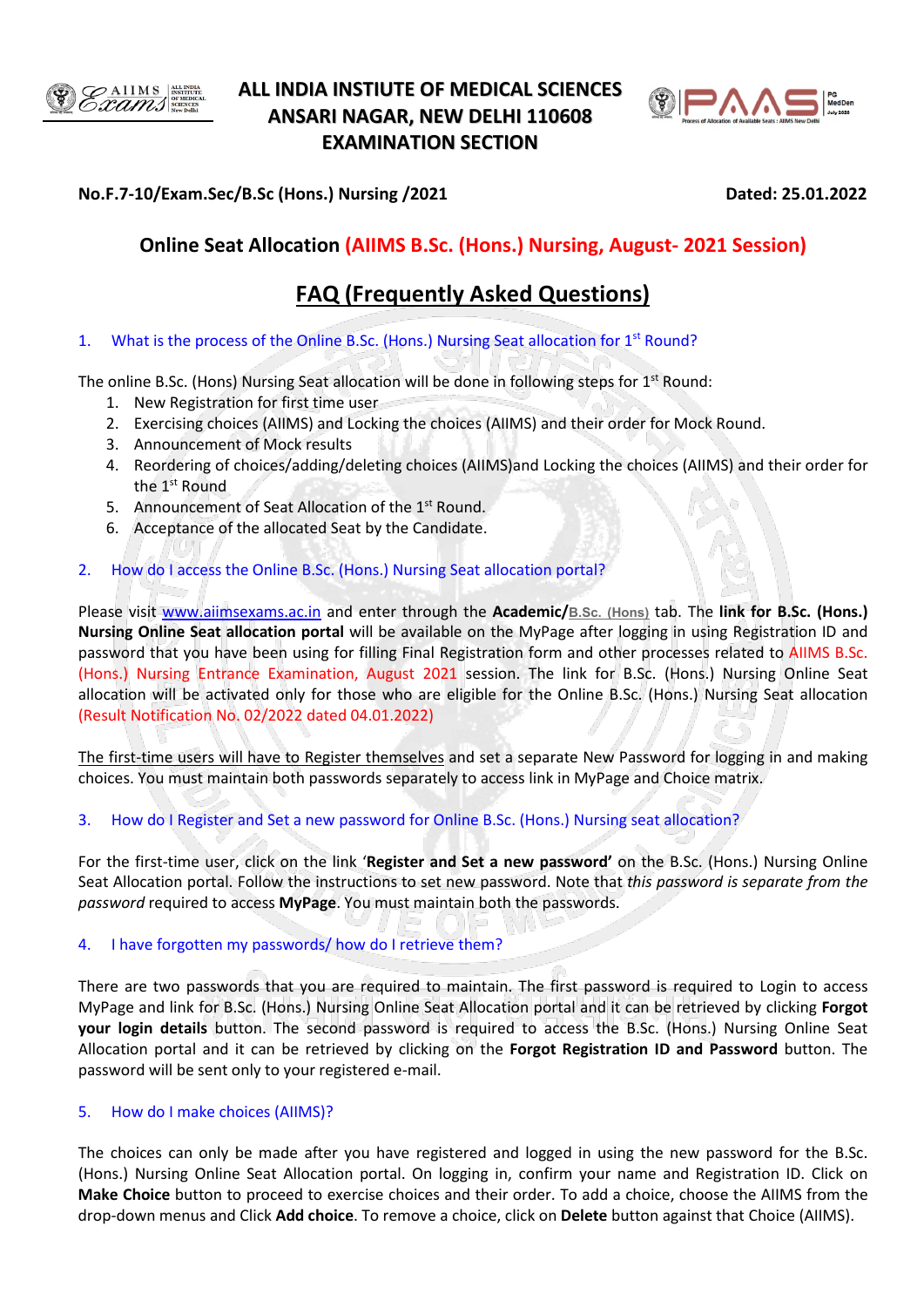#### 6. Do I have to make choices (AIIMS) in one go?

No, you can make choices (AIIMS), edit or reorder them as many times you wish UNLESS you have already submitted and locked the choices (AIIMS) OR the last date and time for that Round is over. *You must save the choices* (AIIMS) *in case you wish to further add/delete/reorder them at a later time point* (before the last date and time for that Round)

#### 7. How do I order and reorder the choices (AIIMS)?

The default order of your choices (AIIMS) will be the order in which you add choice (AIIMS). To reorder your choices, use up and down arrows OR Drag and Drop the choice (AIIMS) to appropriate position in the list.

#### 8. How do I save choices of AIIMS?

Click on the **Save** button to save the choices of AIIMS and their order.

#### 9. How do I Submit and Lock the choices (AIIMS)?

You have to click on the **Submit and Lock Choices** tab and tick the checkbox **I accept the declaration** and click on the submit and Lock choices (AIIMS). Note that you will be prompted twice to reconsider and after you have submitted and locked your choices (AIIMS), you cannot change it for that Round. Choices and their order once Submitted and Locked cannot be changed thereafter for that round.

#### 10. What happens if I have saved the choices (AIIMS) but could not submit and lock the choices (AIIMS)?

The last saved choices (AIIMS) and their order will be considered as submitted and locked choices (AIIMS) and their order at the last date and time for that Round even if the candidate did not submit and lock the choices (AIIMS) and their order.

#### 11. Can I add/delete/reorder the choices (AIIMS)?

The choices (AIIMS) can be edited (add/delete/reorder) ONLY if you have NOT submitted and locked your choice and before the last date and time for that Round.

### 12. Can I change the choices (AIIMS) and their order after I have submitted and locked my choices for that Round?

No, once you have submitted and locked your choices (AIIMS), they cannot be changed even if it is before the last date and time of submission for that Round.

#### 13. Can I change the choices (AIIMS) for next Round?

Yes, you can change the choices (AIIMS) during the next Round in between date and time published to fill choices for the round.

#### 14. Can I view the choice that I have submitted and locked?

Yes, click **View choices** button after logging in the Online B.Sc. (Hons.) Nursing Seat allocation portal. You are advised to take printout of the same.